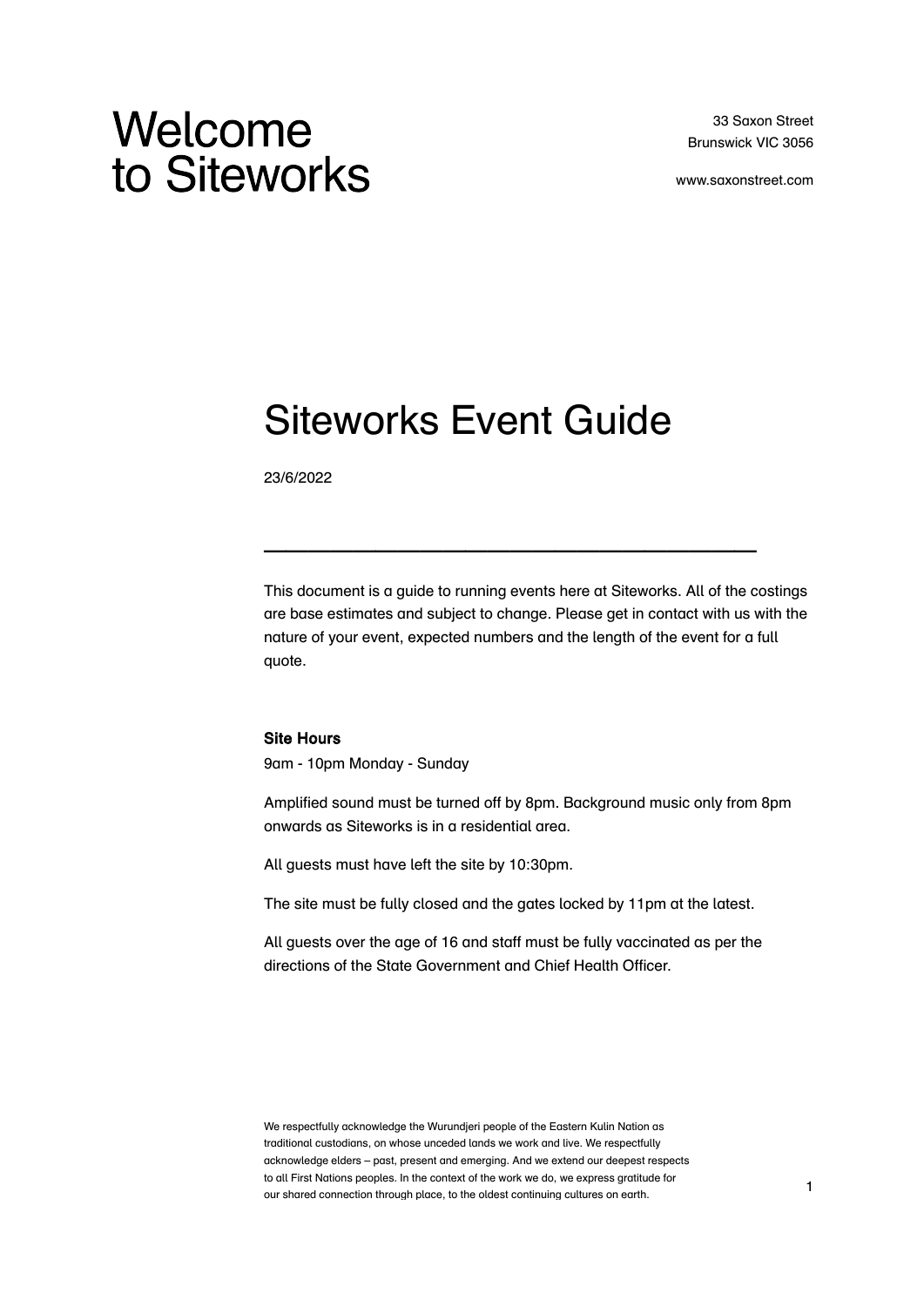33 Saxon Street Brunswick VIC 3056

www.saxonstreet.com

# **Costings**

At Siteworks we have a range of options and scales when it comes to events. These can be small casual gatherings of 10-15 people using the lawn and outside area that don't incur any costs at all.

These types of gatherings have no cost associated with them but they are limited in the types of services we can provide such as toilets or indoor space.

For events where there is a larger group such as a birthday party, celebration or fund-raising or you have need of toilets, kitchen or room use then we have a simple sliding scale of costs.

|                                                 | <b>Minimum</b><br><b>Staffing 3hrs</b> | <b>Minimum Room</b><br><b>Booking 3hrs</b> | Waste                       | <b>Total</b>          |
|-------------------------------------------------|----------------------------------------|--------------------------------------------|-----------------------------|-----------------------|
| $>20-50$ Guests<br>(1 Staff Member<br>required) | \$187.5                                | \$93.75                                    | \$0                         | \$281.25              |
| >50 Guests<br>(2 Staff Members<br>required)     | \$375                                  | \$187.5                                    | \$0                         | \$562.5               |
| >100 Guests<br>(3 Staff Members<br>required)    | \$562.5                                | \$330                                      | $($200-400)$<br>If required | \$892.5<br>(\$1092.5) |

# Siteworks Event Costing Guide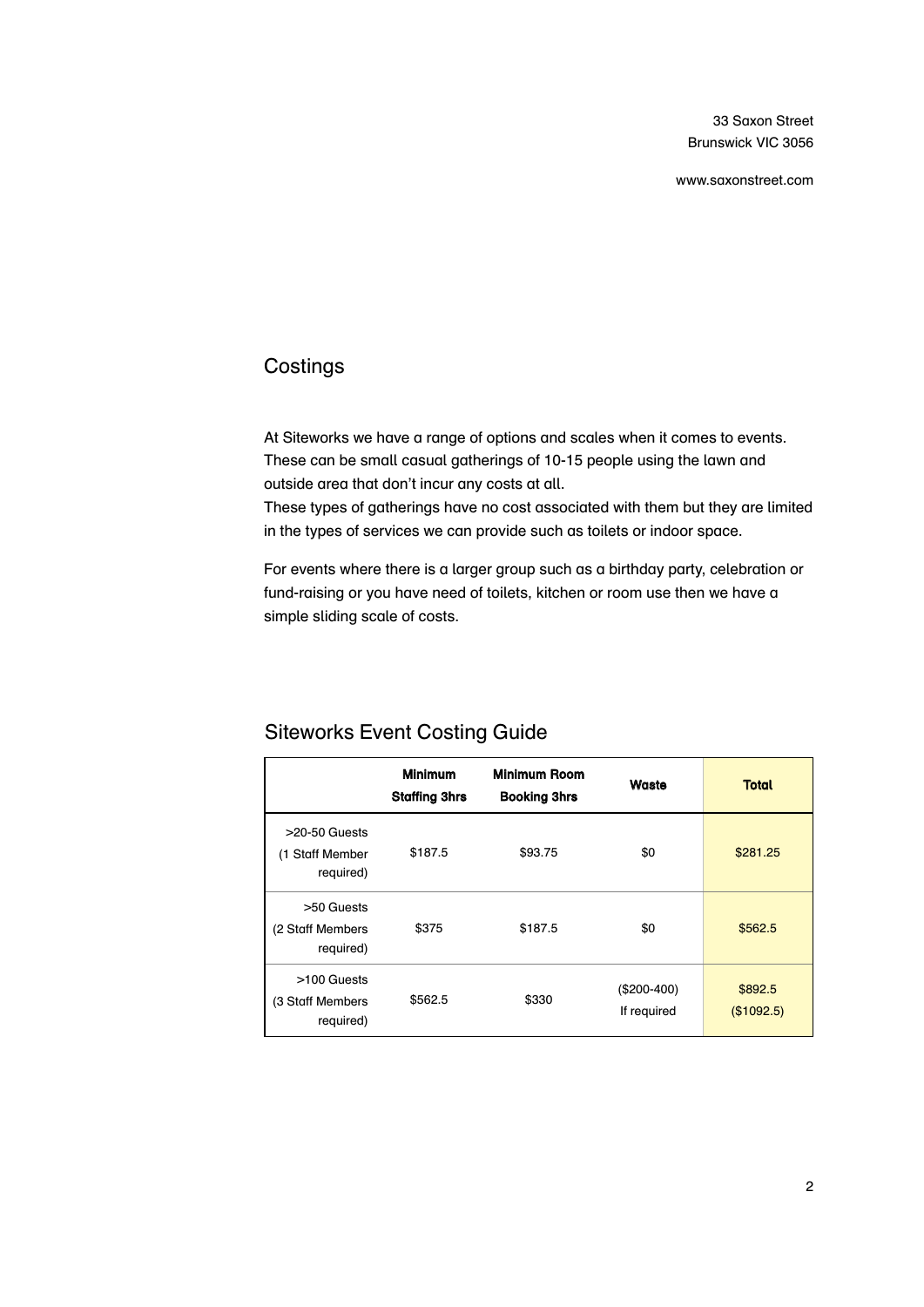www.saxonstreet.com

|                                                 | <b>Staffing rate/hour</b> | Room booking<br>rate/hour | Cleaning rate/hour (as<br>required) |
|-------------------------------------------------|---------------------------|---------------------------|-------------------------------------|
| $>20-50$ Guests<br>(1 Staff Member<br>required) | \$62.5                    | \$31.25                   | \$50                                |
| >50 Guests<br>(2 Staff Members<br>required)     | \$125                     | \$62.5                    | \$50                                |
| >100 Guests<br>(3 Staff Members<br>required)    | \$187.5                   | \$110                     | \$50                                |

# Additional Costs (Beyond the standard 3hr event)

\* These numbers are just a guide and are subject to change based on the nature of your event. Please get in contact with us to get a full quote.

#### Public Liability Insurance

- For public events Public Liability Insurance is required.
- For private parties Public Liability Insurance is not required.

## Maps, Access, Parking & Site Information

For maps, flat access, parking and site information [please visit our website.](http://www.saxonstreet.com/community-access/)

## Alcohol Policy

- For a cash and carry bar Blak Dot bar can be used and must be confirmed in advanced.
- We use in house glasses (Duralex glasses)
- BYO Event organisers can bring their own supply for Siteworks staff to serve in an open bar.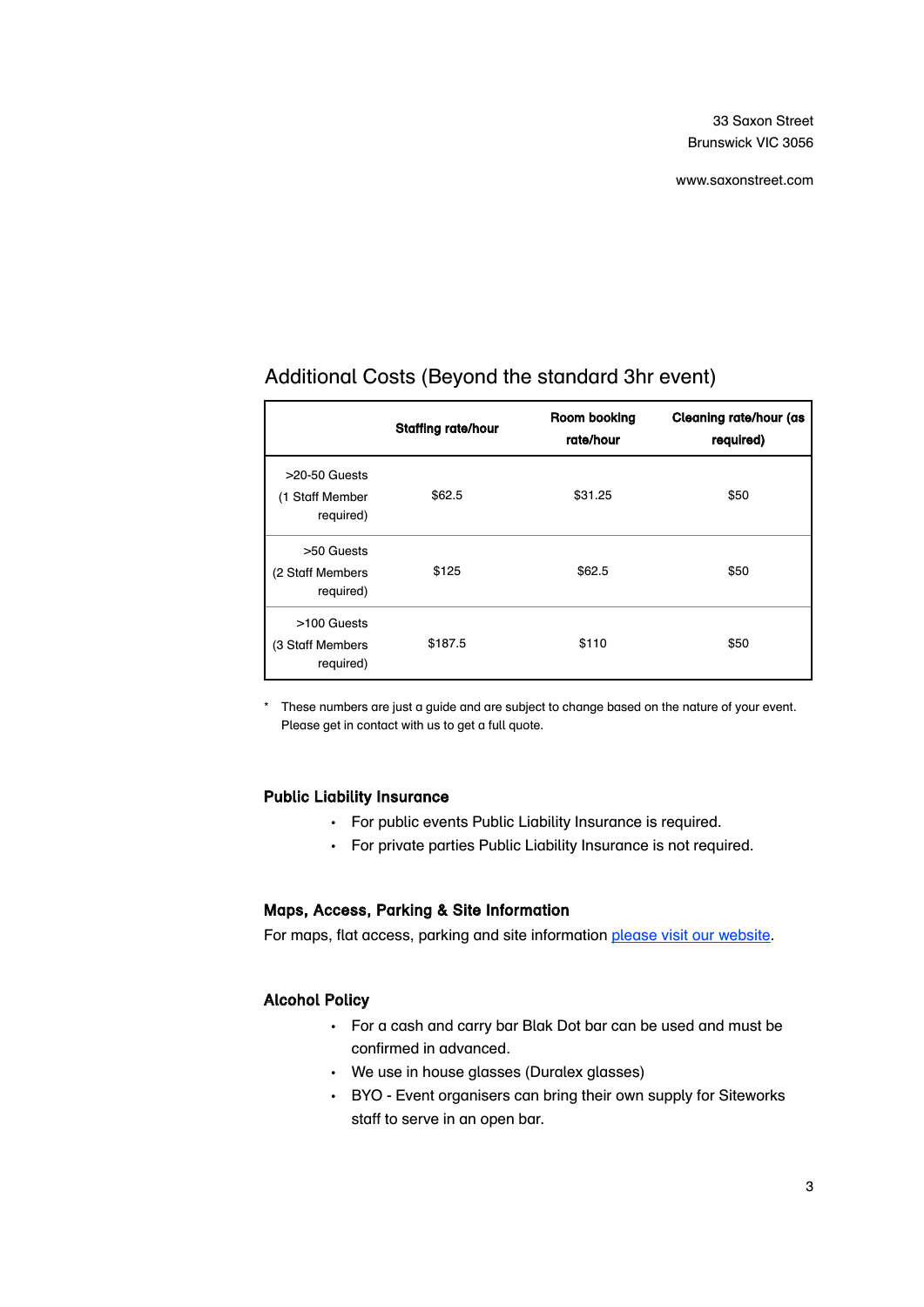33 Saxon Street Brunswick VIC 3056

www.saxonstreet.com

• For indoor events only, organisers can obtain an event liquor license in order to sell alcohol on site. See Red Line Plan attached.

#### Food Policy

- BBQ and shared food for parties can be prepared in the House kitchen.
- No commercial food can be prepared on site for public sale unless you are bringing your own catering setup.
- A copy of food safety certificates for catering or food vans is required in advance of the event.
- Our local recommendations:
	- <https://www.pawacatering.com.au> email: niyoka@pawacateringandevents.com
	- [antonellaskitchen.com.au](http://antonellaskitchen.com.au) email: [hello@antonellaskitchen.com.au](mailto:hello@antonellaskitchen.com.au)

## Sound Policy

- 65db limit on the fence line
- No subwoofers on site
- Sound needs to be lowered to background noise level at 8pm sharp (residential area)

### Covid Safety

- A Covidsafe plan must be in place if required by the directions of the State Government and Chief Health Officer.
- All guests over the age of 16 and staff must be fully vaccinated as per the directions of the State Government and Chief Health Officer.
- We require the guest list prior to private and public events.
- Siteworks has QR codes on the grounds and all guests need to check in upon arrival. A manual check-in can be set up as required.